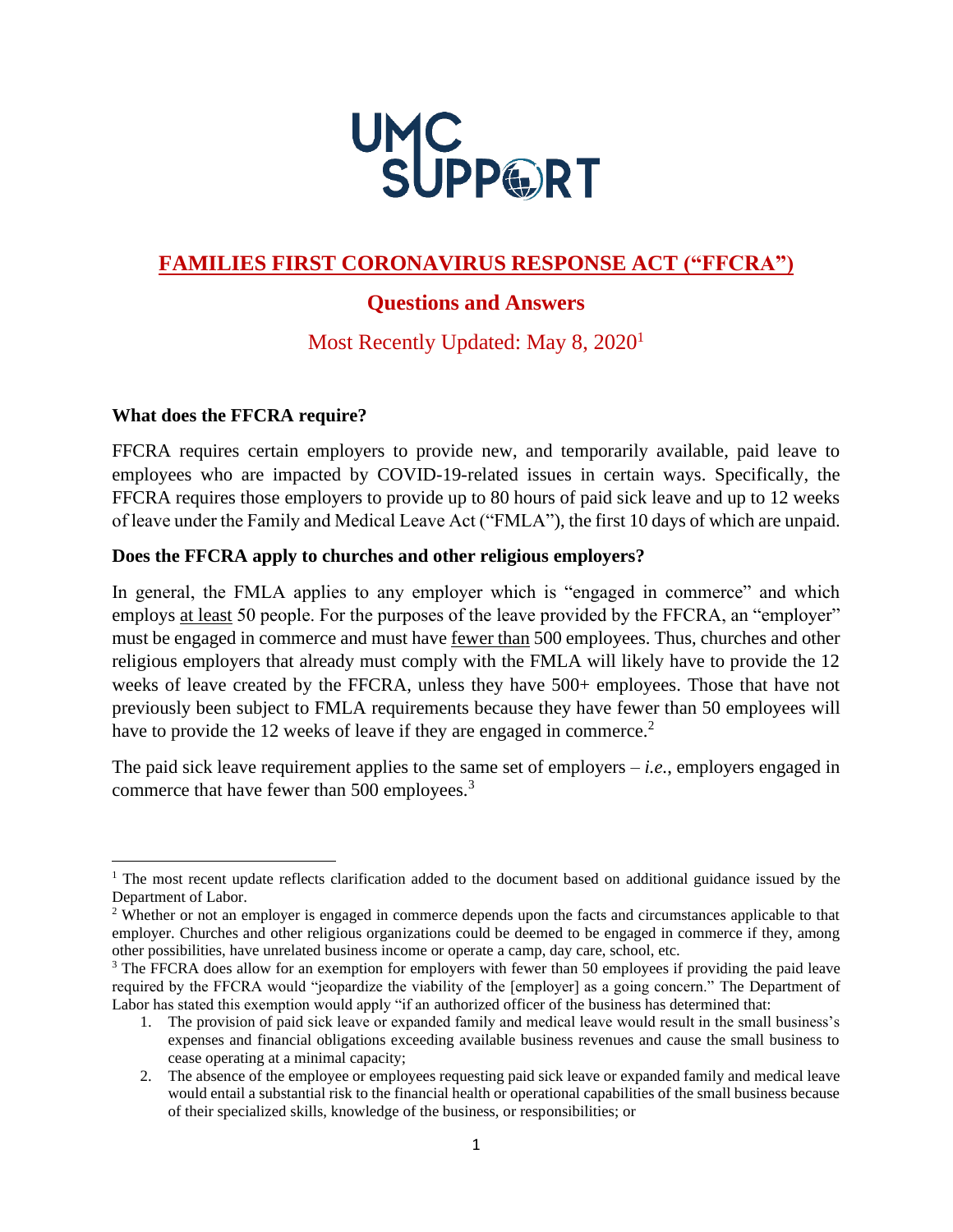#### **When is the FFCRA effective?**

The FFCRA paid leave requirements became operational as of April 1 and effective as of April 2, 2020, and remain in effect through December 31, 2020.

## **If an employer closes for some amount of time due to directives from government officials –** *e.g.***, a mayor of governor directing "nonessential business" to close for some amount of time – or for some other reason related to COVID-19, are its employees eligible for the paid leaves provided by the FFCRA?**

It depends. If the employer still has work for an employee to do, but the employee is unable to do such telework because of a reason covered by one of the paid leaves provided by the FFCRA, the employee would be eligible for such leave. However, if the employer has no work for the employee to do, and has stopped paying the employee as a result, the employee is not eligible for any leave provided by the FFCRA. In such a situation, the employee may be eligible for unemployment benefits, including the expanded unemployment benefits provided by the Coronavirus Aid, Relief, and Economic Security Act.<sup>4</sup>

#### **If an employer continues to operate, but furloughs some employees, would those employees be eligible for the paid leaves provided by the FFCRA?**

No, but they may be eligible for unemployment benefits, including the expanded unemployment benefits provided by the Coronavirus Aid, Relief, and Economic Security Act.

## **If an employer reduces an employee's work hours, is the employee eligible for the paid leaves provided by the FFCRA?**

No. In this instance, the employee remains able to work, but is being required to work less by the employer. This is not a qualifying reason for eligibility for the paid leaves provided by the FFCRA.

## **Do part-time employees receive 80 hours of paid sick leave?**

No. Part-time employees are eligible to receive an amount of paid leave equal to the average number of hours the employee works over a 2-week period.

## **How would an employee be eligible for the paid sick leave?**

An employee would be eligible to receive this paid leave if the employee is unable to work or telework for any of the following reasons:

1. The employee is subject to a Federal, State, or local quarantine or isolation order related to  $COVID-19.5$ 

<sup>3.</sup> There are not sufficient workers who are able, willing, and qualified, and who will be available at the time and place needed, to perform the labor or services provided by the employee or employees requesting paid sick leave or expanded family and medical leave, and these labor or services are needed for the small business to operate at a minimal capacity."

<sup>4</sup> Additional information on the CARES Act is available [here.](https://www.gcfa.org/about-us/resources-during-covid-19/)

<sup>&</sup>lt;sup>5</sup> "For the purposes of the [paid sick leave provided by the FFCRA], a quarantine or isolation order includes quarantine, isolation, containment, shelter-in-place, or stay-at-home orders issued by any Federal, State, or local government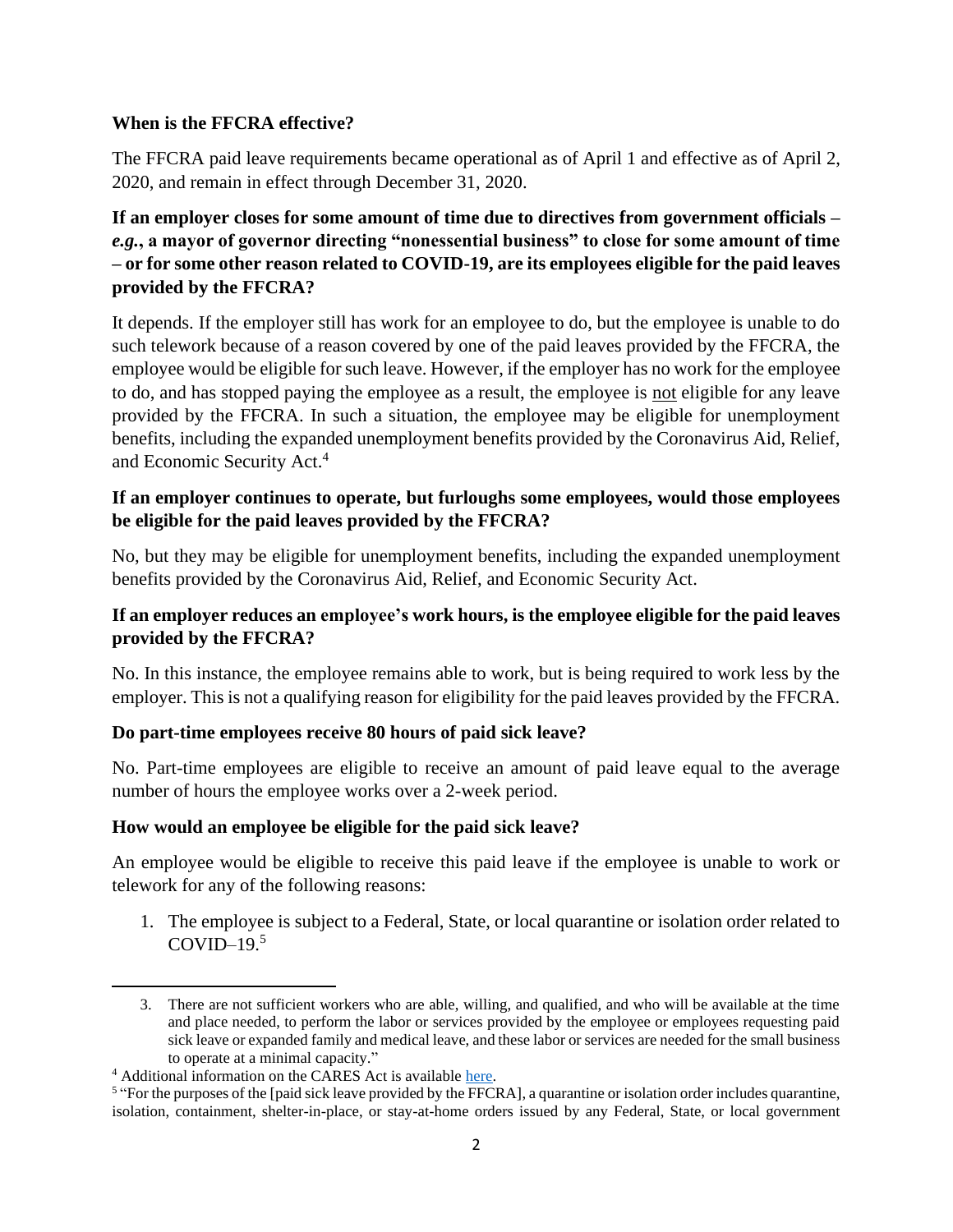- 2. The employee has been advised by a health care provider to self-quarantine due to concerns related to COVID–19.
- 3. The employee is experiencing symptoms of COVID–19 and seeking a medical diagnosis.
- 4. The employee is caring for an individual<sup>6</sup> who is subject to an order as described in one of the first two items in this list.
- 5. The employee must care for a child because the child's school or daycare is closed<sup>7</sup> or because the child's childcare provider is unavailable due to COVID–19 precautions.<sup>8</sup>
- 6. The employee is experiencing any other substantially similar condition specified by the Secretary of Health and Human Services in consultation with the Secretary of the Treasury and the Secretary of Labor.

## **How much is the employer required to pay an employee who takes this paid sick leave?**

In general, the employee would be paid the employee's regular rate of pay, if the employee is taking the sick leave because of one of the first three reasons listed above. However, an employer would not be required to pay more than \$511 per day and \$5,110 total.

If the employee is taking the sick leave for one of the last three reasons listed above, the employer must pay the employee at least 2/3 of the employee's regular pay rate, up to maximum of \$200 daily and \$2,000 total.

## **Can an employer require an employee to use already-provided paid sick leave first?**

No. If an employee is unable to work for any of the six reasons listed above, the employee may choose to first use the up to 80 hours of paid sick leave provided by the FFCRA. This paid sick leave is in addition to other paid leave provided by the employer. However, the employee can choose, with the agreement of the employer, to use the already-provided paid leave to supplement leave provided by the FFCRA so that the employee is receiving 100% of the employee's normal earnings.

## **How would an employee be eligible for the 12 weeks of FMLA leave?**

The 12 weeks of FMLA leave provided by the FFCRA are available to an employee who is "unable to work (or telework) due to a need for leave to care for the son or daughter under 18 years of age

authority that cause the Employee to be unable to work even though his or her Employer has work that the Employee could perform but for the order. This also includes when a Federal, State, or local government authority has advised categories of citizens (e.g., of certain age ranges or of certain medical conditions) to shelter in place, stay at home, isolate, or quarantine, causing those categories of Employees to be unable to work even though their Employers have work for them."

<sup>&</sup>lt;sup>6</sup> "Individual" means an Employee's immediate family member, a person who regularly resides in the Employee's home, or a similar person with whom the Employee has a relationship that creates an expectation that the Employee would care for the person if he or she were quarantined or self-quarantined. For this purpose, "individual" does not include persons with whom the Employee has no personal relationship.

If the physical location is closed, then it is considered "closed" for the purposes of paid leave eligibility even if distance learning is provided.

<sup>&</sup>lt;sup>8</sup> This can only be used if no other suitable person is available to care for the son or daughter during the period of such leave.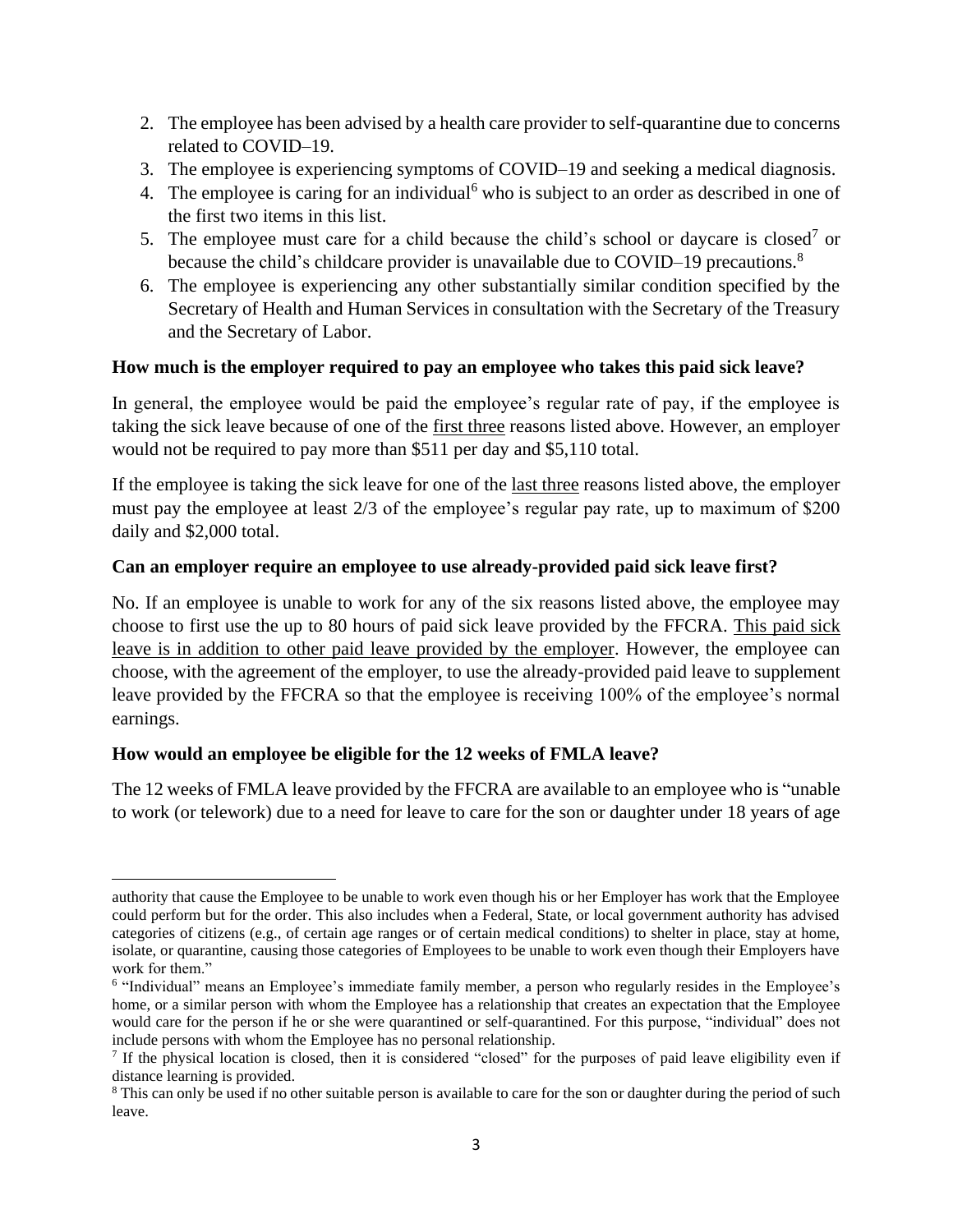of such employee if the school or place of care has been closed, or the child care provider of such son or daughter is unavailable, due to a public health emergency."

## **Can an employee continue to take this FMLA leave if the child's school has closed for summer vacation?**

No, but an employee may be eligible for this FMLA leave if the employee's summer childcare provider, such as a day camp or similar program, is not available because of a COVID-19-related reasons.

## **What if the employee has already taken some amount of FMLA leave in the 12-month period used for calculating FMLA leave eligibility?**

The amount of expanded FMLA leave provided by the FFCRA and available to the employee would be decreased by the amount of FMLA leave already taken by the employee during that period. And, similarly, an employee's use of expanded FMLA leave provided by the FFCRA would count towards the overall 12 weeks of FMLA leave to which the employee is entitled, going forward. Prior use of FMLA leave would not decrease the amount of paid sick leave available to the employee pursuant to the FFCRA.

## **Are all 12 weeks paid?**

No. The FFCRA does not require the first 10 days of the FMLA leave to be paid. However, an employee may substitute other paid leave provided by the employer (vacation, sick, personal, etc.) during those 10 days. The employee could also use the 80 hours of paid sick leave provided by the FFCRA for those 10 days. Afterwards, an employer must then provide paid leave for up to 10 subsequent weeks.

## **How much is the employer required to pay during those 10 weeks?**

The FFCRA requires an employer to pay at a rate that is at least 2/3 of the employee's regular pay rate. However, the employer is not required to pay more than \$200 per day, even if that is less than 2/3 of the employee's regular pay rate. The FFCRA also limits the total amount that must be paid by the employer over the 10-week span to \$10,000.<sup>9</sup>

## **During these 10 additional weeks, can an employer require the employee to use paid leave provided by an existing policy?**

Yes. If an existing policy of the employer requires the employee to use accrued paid leave when taking FMLA leave, the employer could apply that policy to the expanded FMLA leave provided by the FFCRA. The employee would receive their full pay during that time period. Once the employee exhausts all other available paid leave,  $10$  the employer would

<sup>&</sup>lt;sup>9</sup> If combined with the 80 hours of paid sick leave provided by the FFCRA, the employee would be eligible to receive up to \$12,000 over a 12-week span.

<sup>&</sup>lt;sup>10</sup> NOTE: The expanded FMLA leave provided by the FFCRA is available only when the employee cannot work because the employee must care for a child whose school/daycare has been closed. This would likely mean that an employee who is eligible for this expanded FMLA would not be covered by any employer-provided paid sick leave that is available only when the employee or a family member is sick.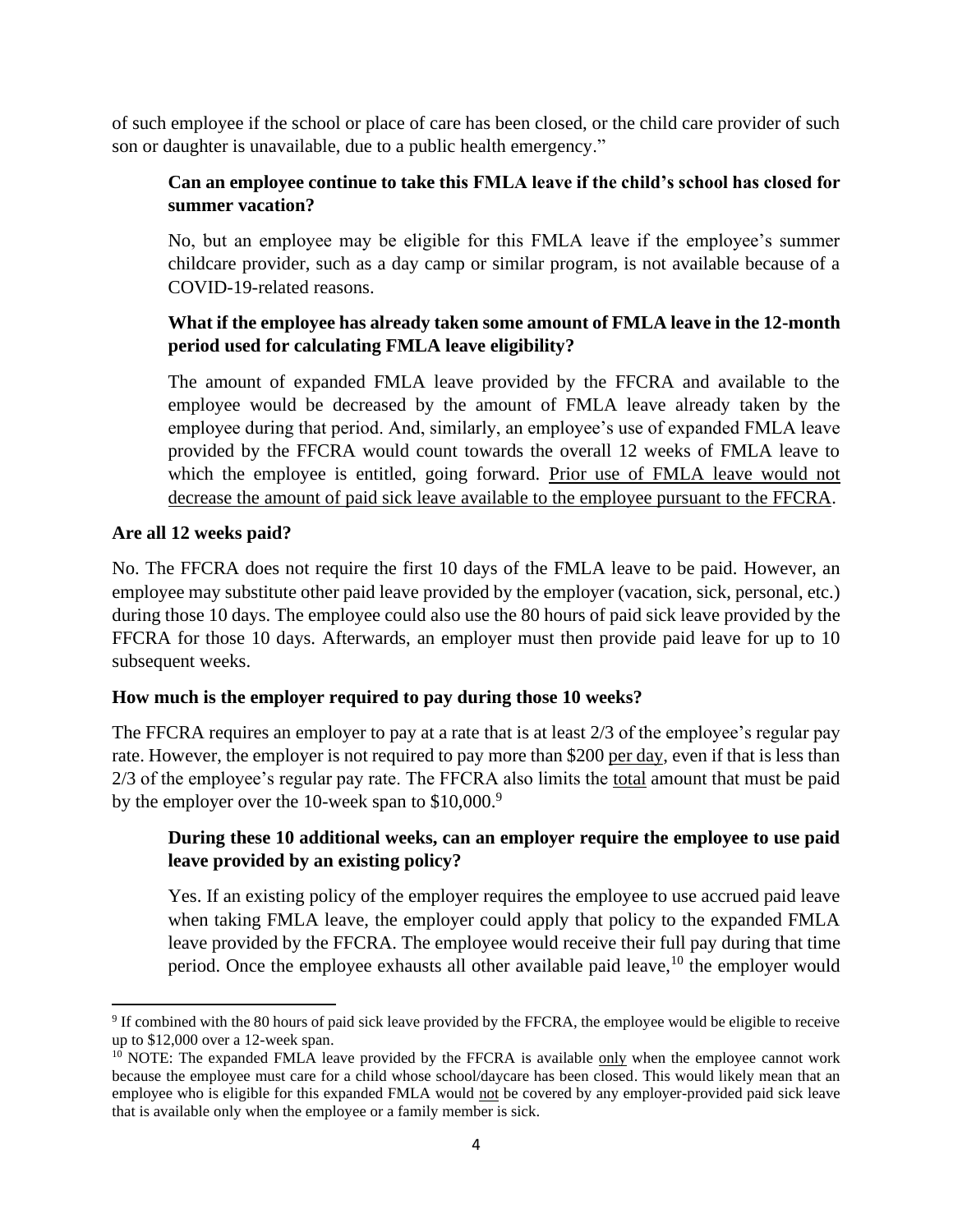be required to pay the employee at least the lesser of 2/3 of the employee's regular pay rate or \$200 per day. Additionally, if both the employer and employee agree, the employee may use accrued paid leave to supplement the expanded FMLA leave so the employee receives 100% of the employee's normal earnings.

#### **Can an employer pay an employee taking FFCRA leave more than what is required?**

Yes, but as discussed below, the excess could not be taken as a credit against payroll taxes.

## **An employee has been working from home without problem while the employee's children have also been home because their school has been closed. The employee now claims working from home is not possible because of the children being home from school, and has requested FFCRA-provided leave. Is that employee eligible for the leave?**

Before making any decisions regarding such a request, employers should carefully review the answer to [Question 91](https://www.dol.gov/agencies/whd/pandemic/ffcra-questions#91) on the Department of Labor's Questions and Answers page. In short, the employer should not automatically assume the employee is ineligible. The employee's circumstances may have changed such that the employee now legitimately needs to request the leave. For example, the employee's spouse may be returning to work and will no longer be at home to care for their children.

## **Are churches and other religious employers eligible for the tax credits associated with these paid leaves even if they do not pay income taxes?**

Yes. A church or other religious employer has access to tax credits to offset the costs of providing the paid leave required by the FFCRA. The credits are not against income taxes, but are instead immediately applied to payroll taxes submitted and paid via IRS Form 941.

## **Are there limits to the amount of credits that can be claimed?**

Yes. The credit that can be claimed for paid leave provided to an employee pursuant to the FFCRA is limited to the maximums that employers are required to pay for such leave. For example, if an employer paid an employee who was unable to work for 12 weeks in order to care for a child whose daycare facility was closed because of COVID-19 a total of \$15,000, the employer could only claim a credit for \$12,000.

## **Can a church and other religious organizations take a credit for costs associated with providing paid leave under the FFCRA to clergy employees?**

The definitions used by the FFCRA for "wages" and the "employment taxes" against which those wages can be offset are the definitions used for the Federal Insurance Contributions Act ("FICA"), but clergy are not subject to FICA taxes. However, the IRS has indicated that costs can be offset against not only FICA taxes, but also against withheld income taxes. Although clergy are exempt from federal income tax withholding, they are subject to the tax, and some may have entered into